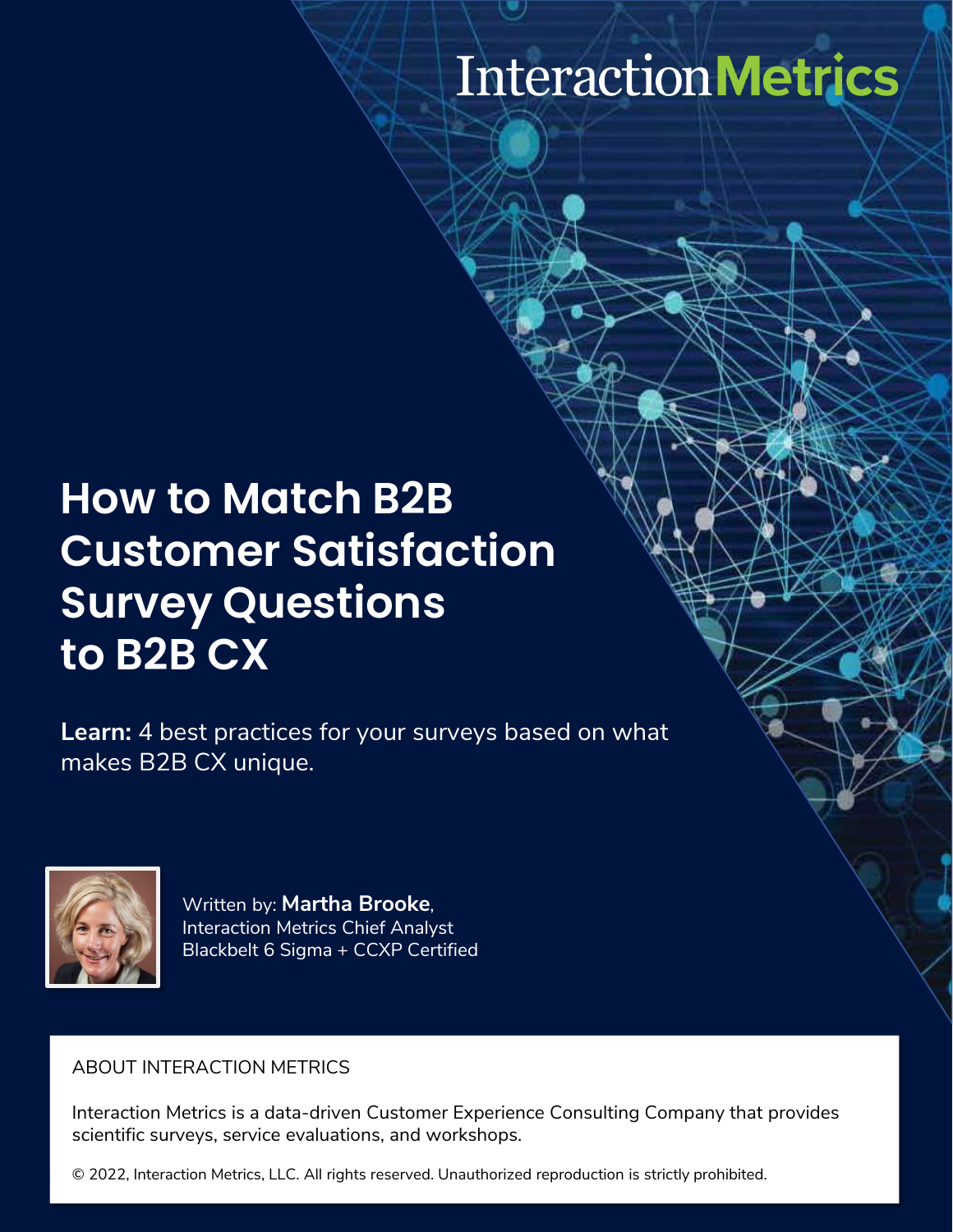

### **How to Match B2B Customer Satisfaction Survey Questions to B2B CX**

According to McKinsey & Company, consumer companies score 65% to 85% on customer satisfaction. But the average score for B2B companies is under 50%. That's a big divide. One reason B2B companies are underperforming is they often copy their B2B customer satisfaction survey questions from consumer-facing companies.

Using the wrong survey design is guaranteed to give you low response, faulty data, blurry insights, and vague next steps.

**One reason B2B companies are underperforming is they often copy their B2B customer satisfaction survey questions from consumer-facing companies.**

Let's get that fixed. First, I'll touch on the five main differences between business and consumer CX. Then I'll give you a few best practices for designing your B2B customer satisfaction survey questions for better results.

#### **Difference #1: The B2B Spend**

Most obviously, B2B customers are different than consumers because they spend a lot more. For example, a runner might shell out \$300-\$500 on sneakers each year. But Nordstrom, Big 5 Sporting Goods, etc., are spending millions of dollars per year on pallets of sneakers. Sure, some consumer

purchases like the new Tesla or house are spendy, but very few of us would repeat those purchases year over year.

#### **Difference #2: Multiple Decision Makers**

Next, to get to that high spend, many executives (both influencers and leaders) are involved.

Typically, to achieve a signed contract, Procurement Specialists, Managers, and Directors all weigh in—and this is as true for the vendor as it is for its customers.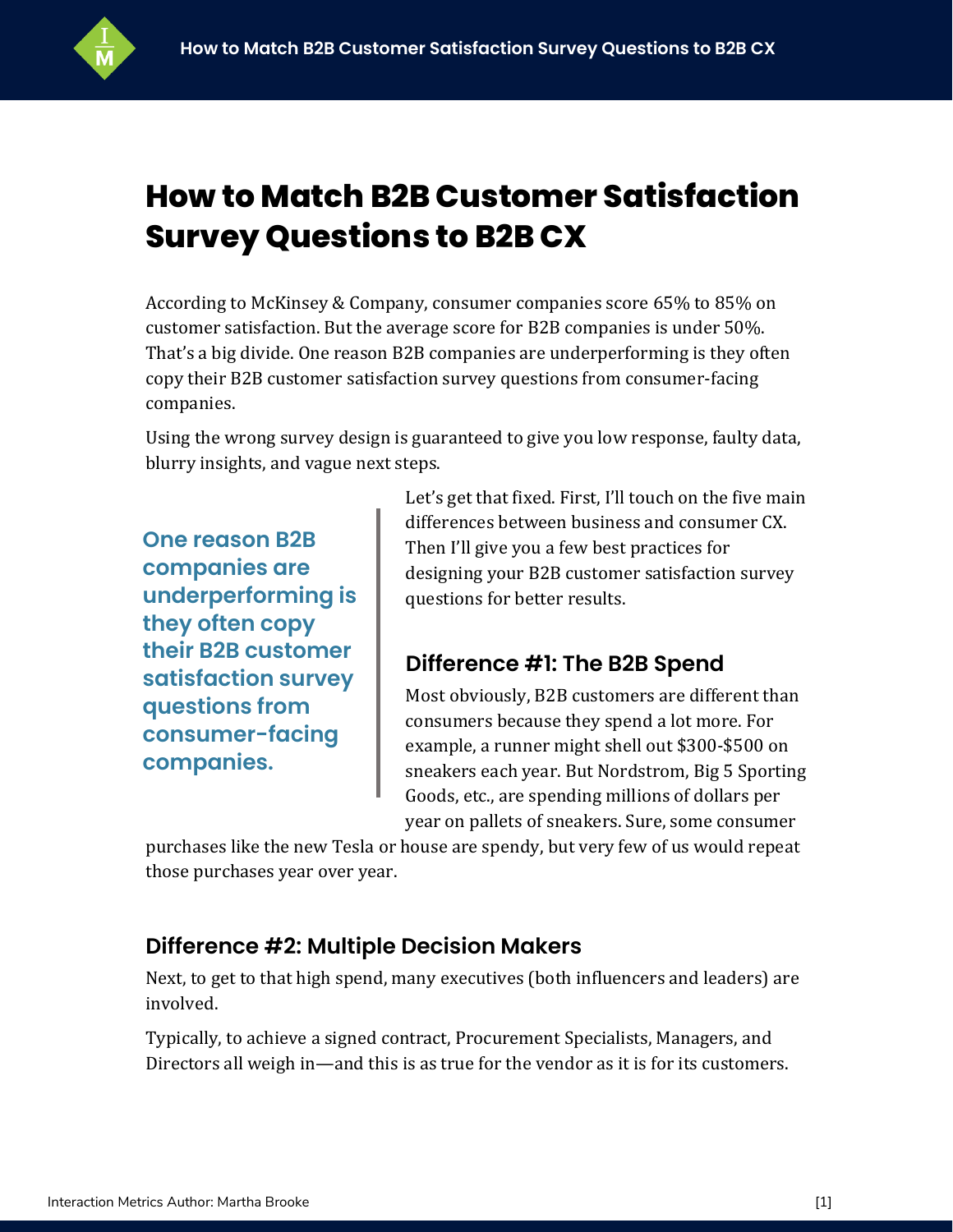

#### **Difference #3: A True Partnership**

B2B customers often come up with ideas for how to upgrade products. And sometimes they even produce entirely new ideas for ways to approach the business!

As Dennis Fitzgerald, Vice President of Customer Satisfaction for Yaskawa America, says, "many of our OEMs work so closely with their end-users that they develop unique solutions that help us reimagine what the next generation of our products could be."

**"B2B customers are intrinsically involved in the development of our products, giving us feedback, telling us what their end customers want and need." Barba Roos, Intel**

Basically, B2B customers are so deeply involved in the distribution and use of products and services that an ongoing dialogue often affects both parties.

Take Intel, for example, where Barbara Roos Head of Customer Advocacy & Culture, says their B2B customers are "intrinsically involved in the development of our products, giving us feedback, telling us what their end customers want and need. They also keep us apprised of what trends are happening with their customers and how those trends then, in turn, impact what we deliver and make possible with our products."

#### **Difference #4: Many Touchpoints & Lots of Interaction!**

B2B customer relationships are more complicated than consumer relationships. For instance, Mike Cross, Chief Customer Officer at CXera points out, "you have to teach your B2B customers how to use your products, help them along the way, and continually check in to ensure they're gaining value and having a good experience".

It comes down to this: with B2B CX, multiple touchpoints spanning many departments are involved. The customer's journey can include tech support, supply chain management, consulting, field service, and more.

And B2B customers may interact as frequently as weekly, daily, or even hourly with their providers.

#### **Difference #5: Customer Expectations are High**

Finally, with so much complexity involved in the B2B relationship, it makes sense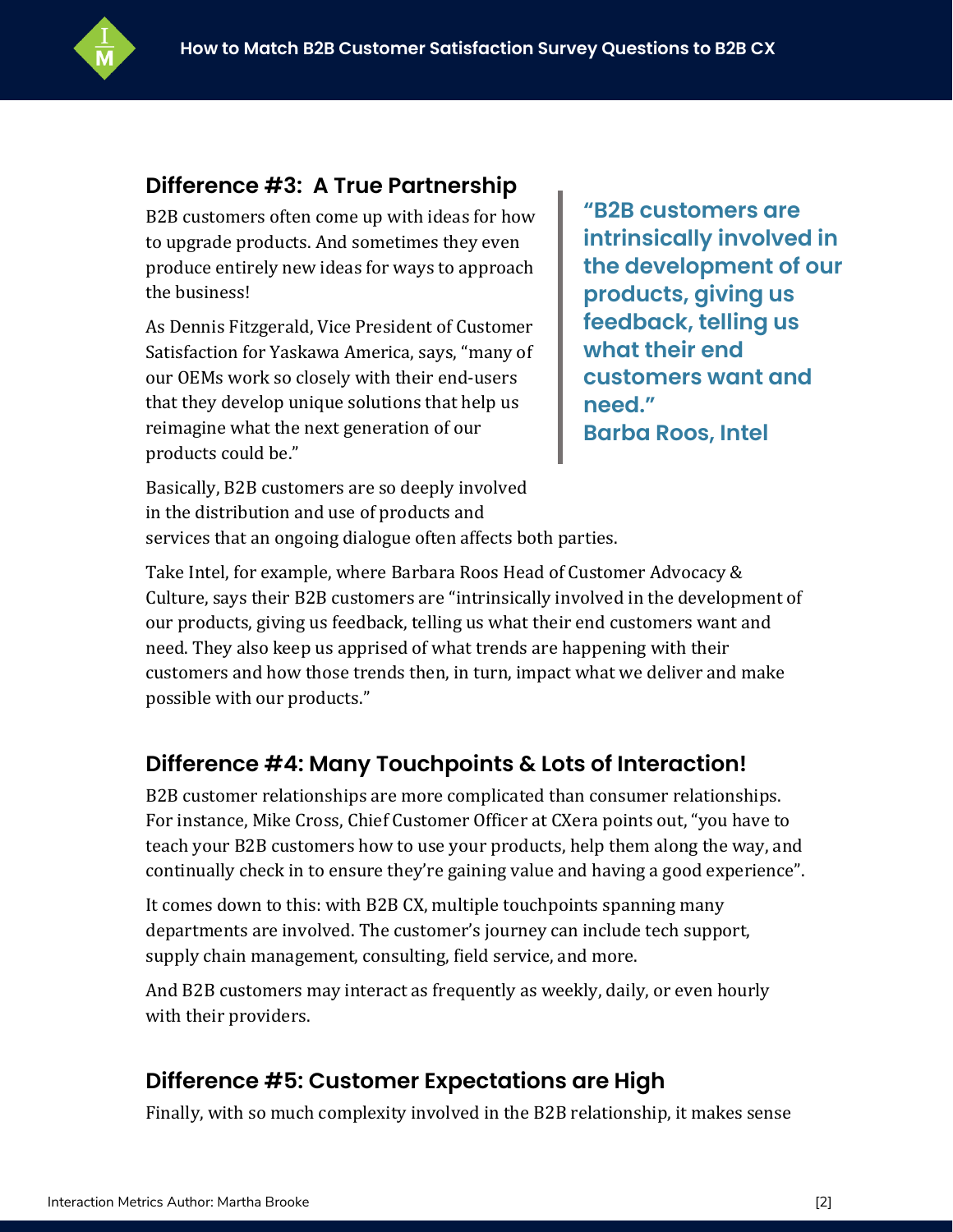

that these customers have high expectations. Part of what's going on is that B2B customers are accustomed to the sleek experiences afforded by consumer giants like Amazon, Nike, and Apple.

**"Low quality B2B market research can lead to bad decisions." Chris Wells, Adience**

Mike Cross adds that "B2B buyers are doing a lot of their own research up front these days, allowing them to find a company that will fit exactly what they need. If they choose you, you have a very limited time to meet these expectations, or they'll get frustrated and spare no words in letting you know."

#### **Matching B2B CX To Your Survey Questions**

Chris Wells from Adience quips "low-quality B2B market research can lead to bad decisions." This is especially true if a survey is poorly constructed, asks the wrong questions or fails to reach enough customers.

To remedy this situation what follows are **four best practices to inform your B2B customer satisfaction survey questions and design**.

#### **Best Practice: Don't Annoy B2B Customers, Use a Suppression Process**

Consumer-facing companies have so many customers that it's ok if they lose some along the way. But with B2B, every customer counts! That means you never want to bombard B2B customers with your surveys. You don't want them feeling frustrated or annoyed.

For example, with your tracking study where you evaluate all aspects of a customer's satisfaction with your company, surveying once per year is all you should do.

But for operations feedback, while you want to survey often, you also want to scour your list and make sure you contact your customers strategically and only at key interaction points. Operations feedback includes tech support, client services, inside sales, etc.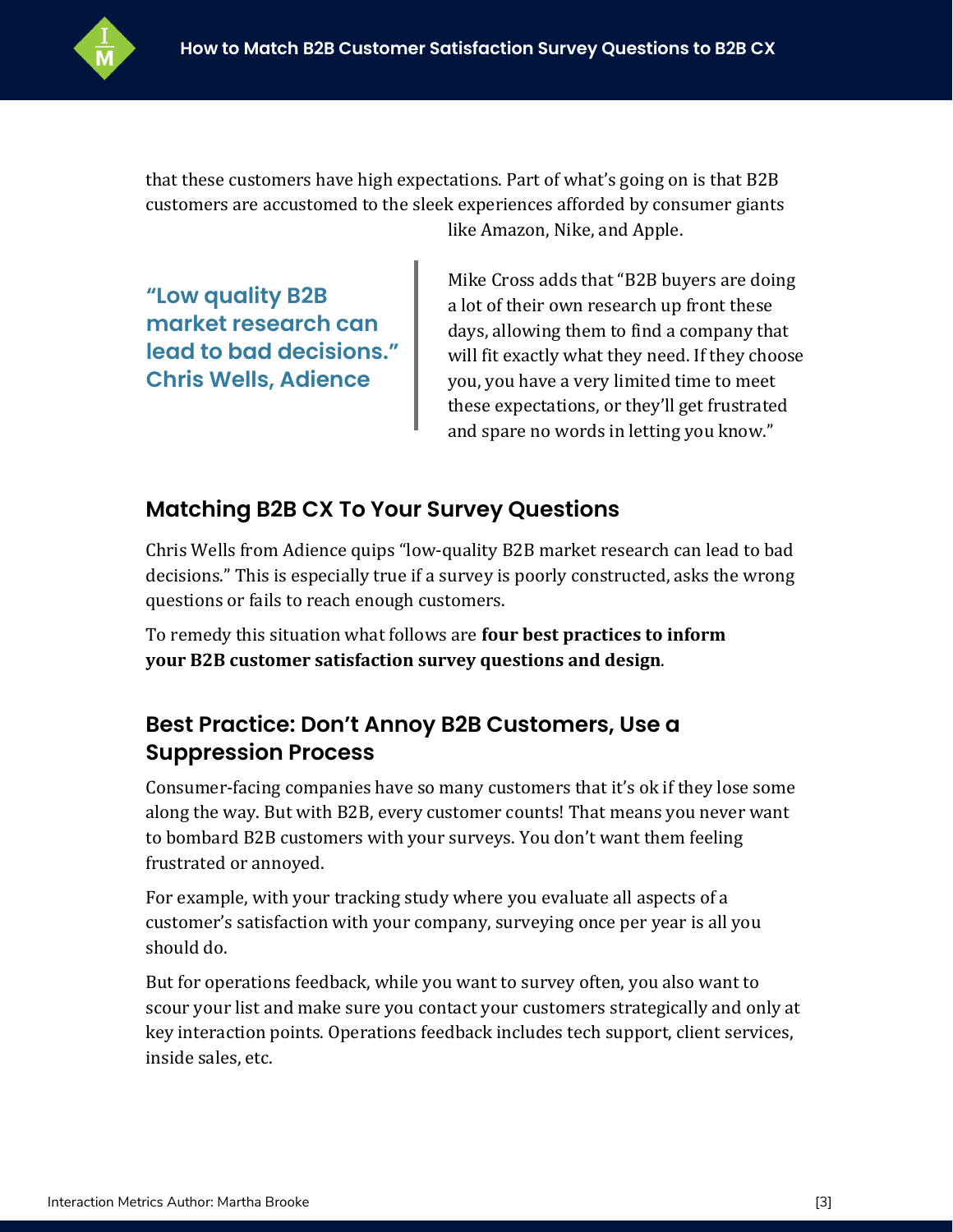

For example, if a customer has had multiple repairs in a month, you should not survey about each repair but instead find out about the repairs experience in aggregate. Alternatively, tease out one repair each month and get feedback on that.

#### **Best Practice: Customize and Demonstrate Listening**

Tweak your survey questions to reflect the true interests of your B2B customers. You never want to come across as ho-hum and you always want to show that you are profoundly invested in customer listening.

For example, a great way to start an open-end interview with a B2B customer is: "We're truly interested in everything you have to say about ABC Company and the XYZ marketplace."

Or, if you must ask the NPS question, and your audience is distributors, ask something like: "How likely are you to go out of your way to recommend ABC Company to your customers?"

#### **Best Practice: Account for Multiple Perspectives**

Your customer base probably includes Presidents, IT Technicians, Marketing Managers, and Procurement Specialists, all of whom have their own take on how your company is doing. Your survey questions should reflect that.

Questions for IT might get into nitty-gritty engineering details. But questions for Procurement might be limited to the ease of getting credit, and invoicing processes.

**"We need to keep going back to the value exchange between ourselves and our B2B customers." Pamela Herrmann, OnQFinancial**

Basically, each persona needs a set of questions relevant to their own interests. Otherwise, you risk getting bogus data or lots of NAs. If customers need to use NA, you failed to think your survey design through.

In addition, for each of your personas, ask questions that identify expectations and others that uncover perceptions. The delta between the two offers a rich perspective on satisfaction.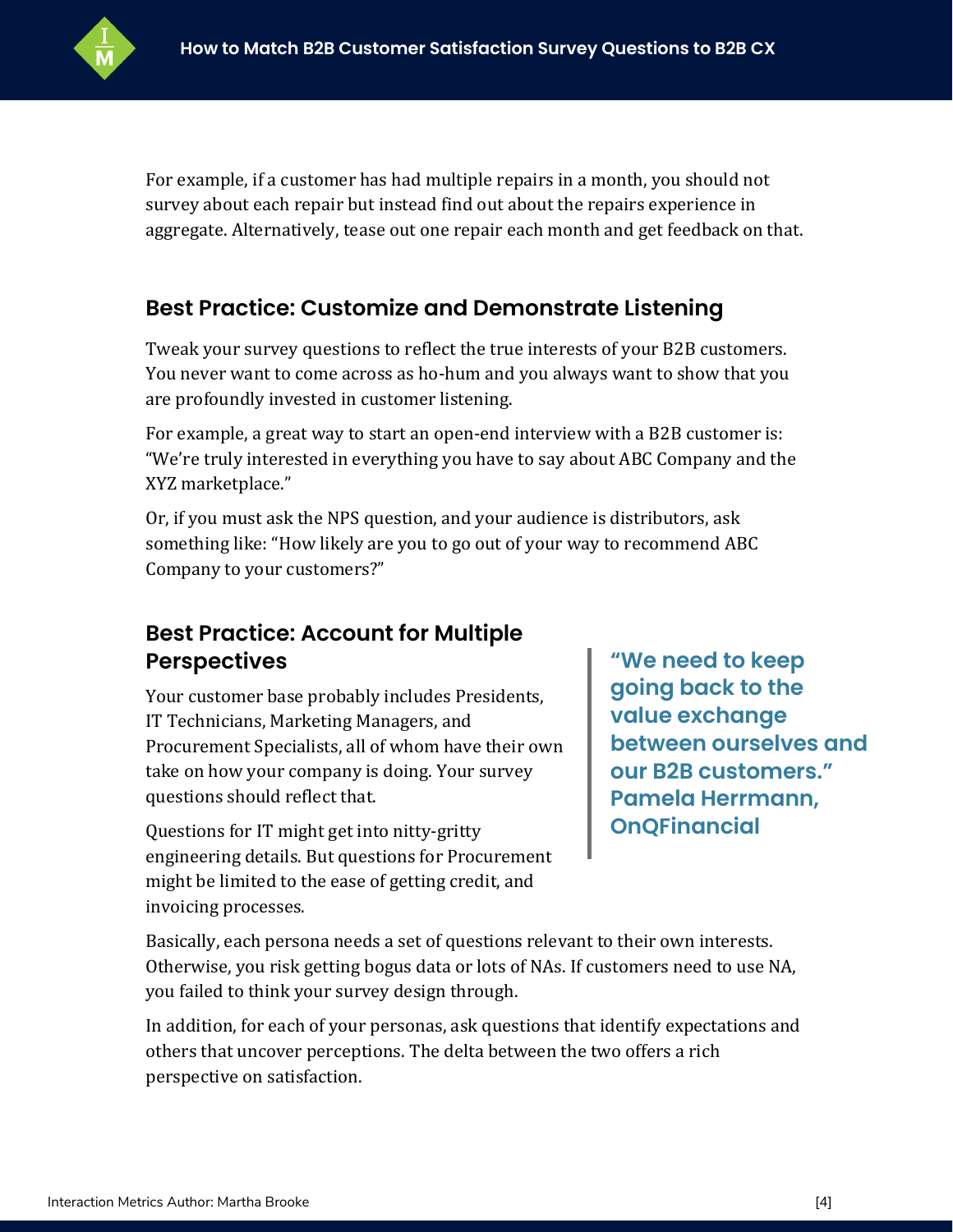

And don't forget that for each customer, you'll want to find out what's most important to them. Then use that to set a weighting factor included in your satisfaction score.

Scores should be calculated and tracked per customer and for each customer account.

#### **Best Practice: Does a Customer Want a Callback? Do it!**

Considering that expectations from B2B customers are high, you need to show you care.

So for your operations surveys, ask the customer if they want a follow-up call to go into more depth with their issue or to discuss anything else about your company. Allow the customer to state when they would like to be contacted—and then follow through!

**If you are in B2B CX, this is the time to concentrate on best practices—and apply hacks to get more from your surveys in place.** 

#### **Shouldn't B2B Customers be the Most Satisfied?**

Since B2B relationships are worth more than consumer ones, you'd think that B2B companies would excel with the Customer Experience. But going back to the McKinsey report, they don't.

Pamela Herrmann, VP of Marketing at OnQFinancial says "in my career spanning

nearly every aspect of CX, it's B2B companies that struggle the most. At OnQ, we've found that we need to keep going back to the value exchange between ourselves and our B2B customers. Only then, when we write each survey question to address that value, do we get the data we need to continually succeed."

Given inflationary pressures and supply chain woes, if you are in B2B CX, now is the time to concentrate on best practices—and **[apply hacks to get more from](https://interactionmetrics.com/customer-success-5-hacks-to-improve-your-customer-survey/)  [your surveys in place.](https://interactionmetrics.com/customer-success-5-hacks-to-improve-your-customer-survey/)**

Start by examining your B2B customer satisfaction survey questions.

- Are they relevant?
- Are they interesting?
- Do they show listening?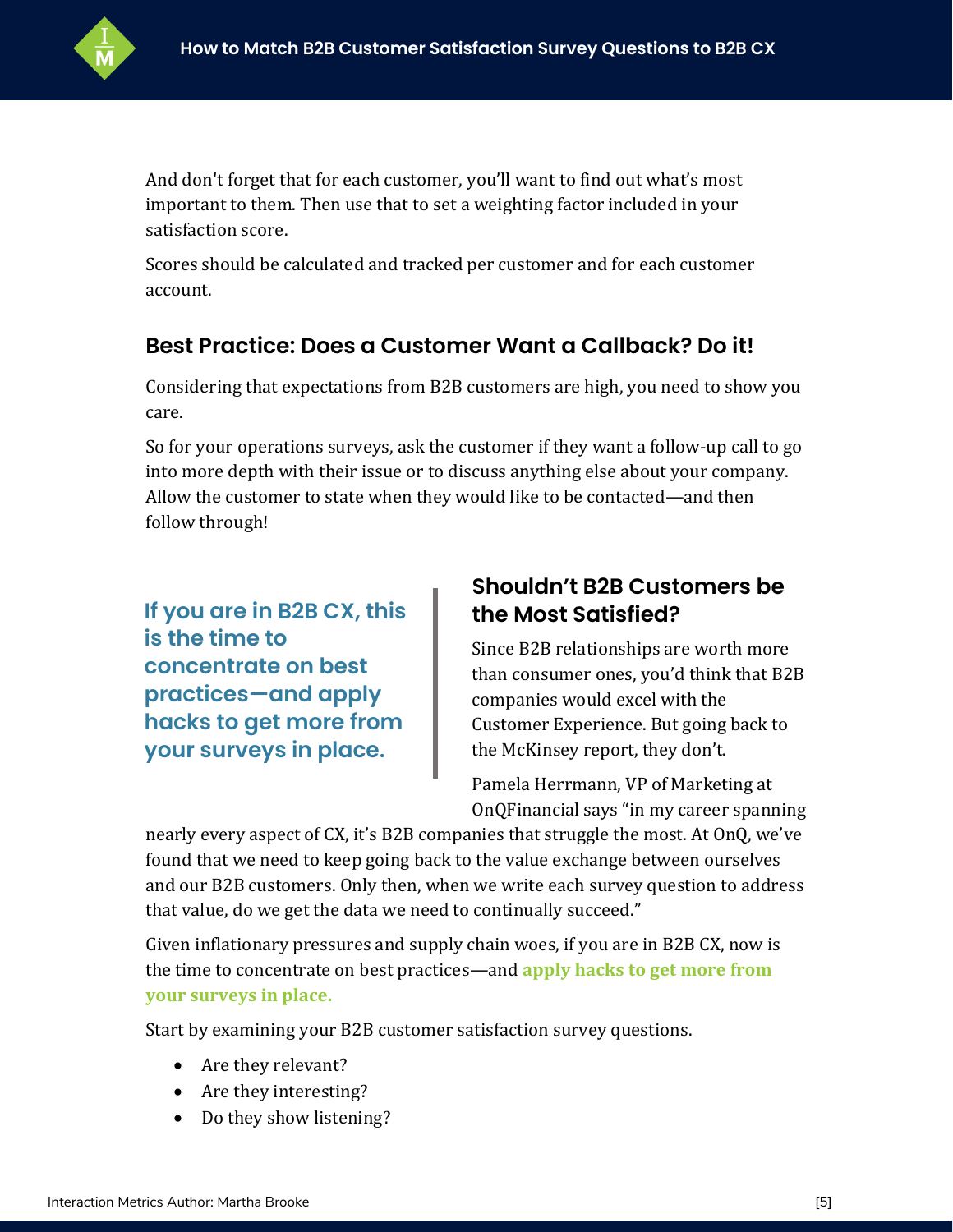

• And are you following up? Not only when you must, but when customers would benefit from a deeper conversation.

For B2B CX has unique characteristics. Could your B2B customer satisfaction survey questions align better with what makes your company special?

Basically, could there be a better marriage between your customers and your surveys? Employ the best practices outlined above for better surveys and more actionable learnings.

Toward smart surveys and B2B CX success!

Want to discuss your B2B Customer Satisfaction Survey Questions? Contact us **[here](https://interactionmetrics.com/contact/)**.